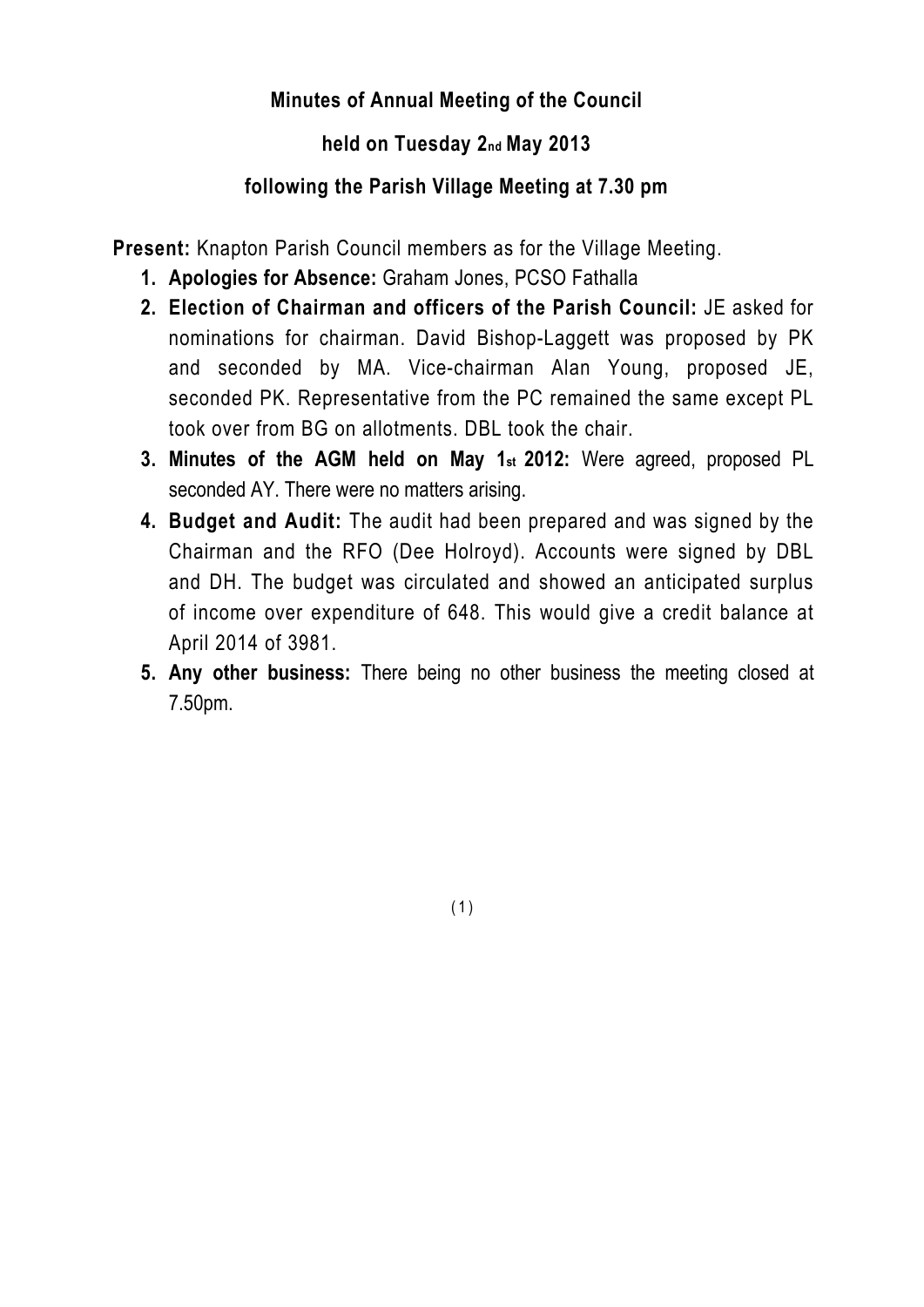## **Minutes of a meeting of Knapton Parish Council held on Tuesday 2nd May 2013 following the AGM**

**Present:** Knapton PC members as AGM.

- **1. Apologies for Absence:** As AGM.
- **2. Minutes of the meeting held on 2nd April 2013:** to be signed at the next meeting.
- **3. Matters Arising:** (i) The footpath to Mundesley. DC had e mailed Pat Spencer telling her she has the full support of the Parish Council for any input on the footpath. This would be put in letter form. (ii) Madra Lease: PL asked for a copy of the NALC recommendations for the lease. JE would forward these to DH. New bark laid in the play area and a broken piece of equipment had been replaced. (iii) Land at Mundesley: DH had received confirmation from the Land Registry that the land was not registered. PL to work with Nick Holroyd to locate the deeds. PK said information might be available on line.
- **4. Finance/Accounts to pay:** Two cheques were signed for insurance and the clerk.
- **5. Correspondence:** (i) Planning Applications had been circulated to the PC . (ii) A note on funding from NNDC would be circulated. (iii) The chairman read a letter from Mrs K Hall expressing concern on the Millennium Field proposed development. He explained that until Victory Housing had put in for planning permission there was nothing the PC could do. BG suggested any letters concerning the above be kept together to use later when planning permission was sought.
- **6. Planning Applications:** PK reported that previously one person had taken responsibility for visiting affected residents and getting their views. This had worked well and he offered to take responsibility for this again. His offer was gratefully accepted.